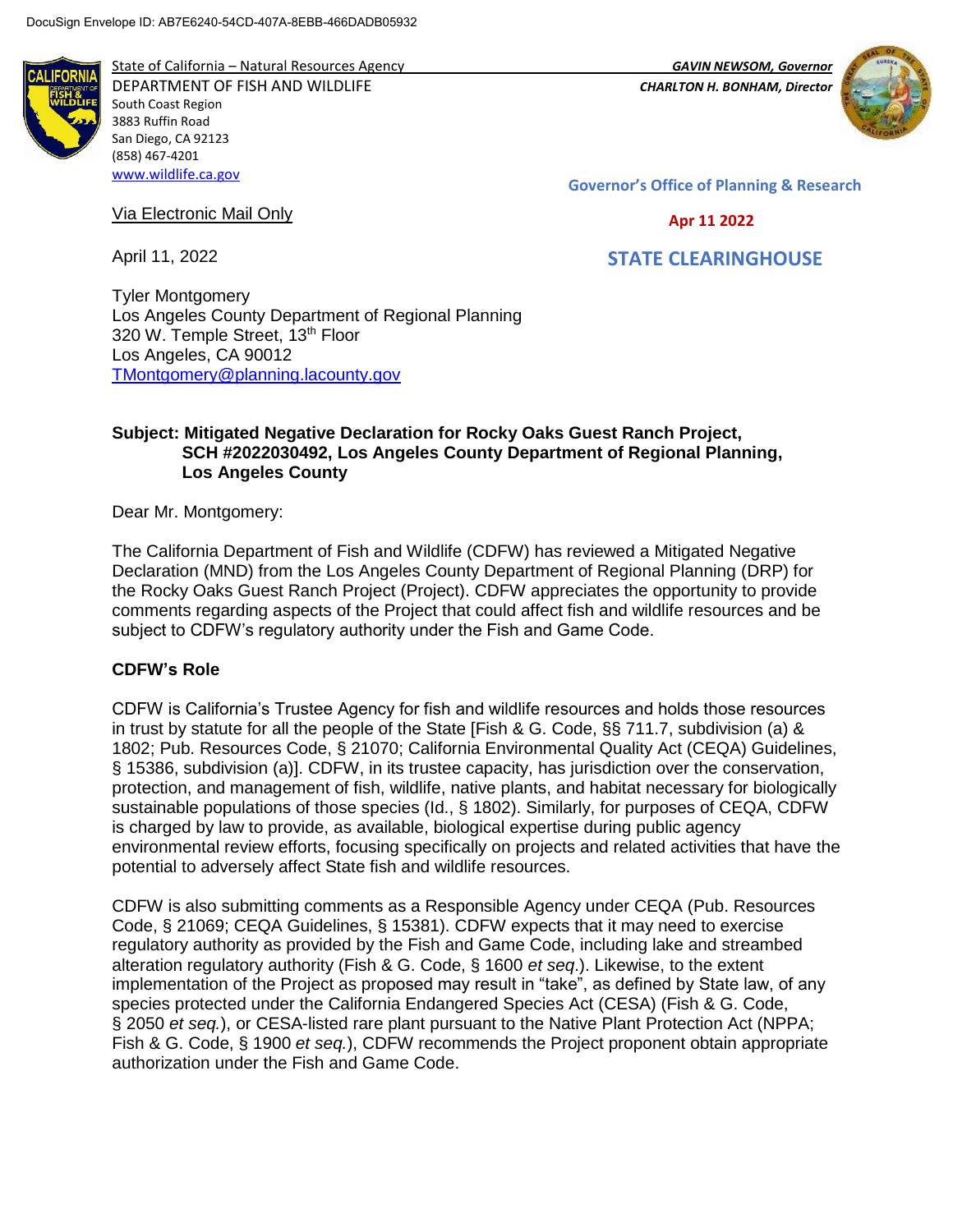Tyler Montgomery Los Angeles County Department of Regional Planning April 11, 2022 Page 2 of 10

### **Project Description and Summary**

**Objective:** The Project proposes to convert an existing 4,042-square-foot single-family residence into a guest ranch. In addition to the existing residence, the 38-acre property consists of 6.51 acres of grapevines and 1.08 acres of orchards (avocado, citrus, and olive). There are also three graded pads along the length an existing 1,900-foot-long driveway. The remainder of the property consists of rocky outcrops, shrubs, and grasses, some of which have been affected by fuel modification for the existing residence.

The Project proposes to add an ADA-accessible restroom to the existing residence. The restroom would total approximately 420 square feet. The Project also proposes to add three parking areas of permeable pavement. The parking areas would be placed at three previously graded locations along the existing driveway. The parking areas would be 5,634 square feet, 10,924 square feet, and 9,280 square feet. These parking areas would hold a total of 67 offstreet parking spaces. A total of 350 cubic yards of grading (200 cubic yards cut, 150 cubic yards fill) is proposed. The Project requires a Significant Ecological Area (SEA) conditional use permit as the Project is proposed within a mapped SEA.

The property would host a maximum of eight overnight guests and six employees. A total of 45 special events with a capacity of up to 200 people would be allowed at the facility per year. All special events have alcohol service only as part of catered events and would be provided by licensed and certified alcohol servers. All food for the guest ranch will also be catered or would be served in pre-packaged containers. An ADA-accessible shuttle would be available whenever guests are present.

**Location:** The Project is located at 340 Kanan Road in unincorporated Los Angeles County on Assessor's Parcel Number 2058-017-025. The property is surrounded by open space to the east and west, single-family residences and vacant land to the north, and single-family and equestrian uses to the south.

### **Comments and Recommendations**

CDFW offers the comments and recommendations below to assist DRP in adequately identifying, avoiding, and/or mitigating the Project's significant, or potentially significant, direct, and indirect impacts on fish and wildlife (biological) resources. Editorial comments or other suggestions are also included to improve the Project's environmental document. CDFW recommends the measures or revisions below be included in a science-based monitoring program that contains adaptive management strategies as part of the Project's CEQA mitigation, monitoring, and reporting program (Pub. Resources Code, § 21081.6; CEQA Guidelines, § 15097).

### **Specific Comments**

#### **Comment: Potential Impacts on Mountain Lion**

**Issue:** The MND does not specifically discuss the Project's potential impact on the Southern California/Central Coast Evolutionary Significant Unit (ESU) of mountain lion (mountain lion, *Puma concolor*).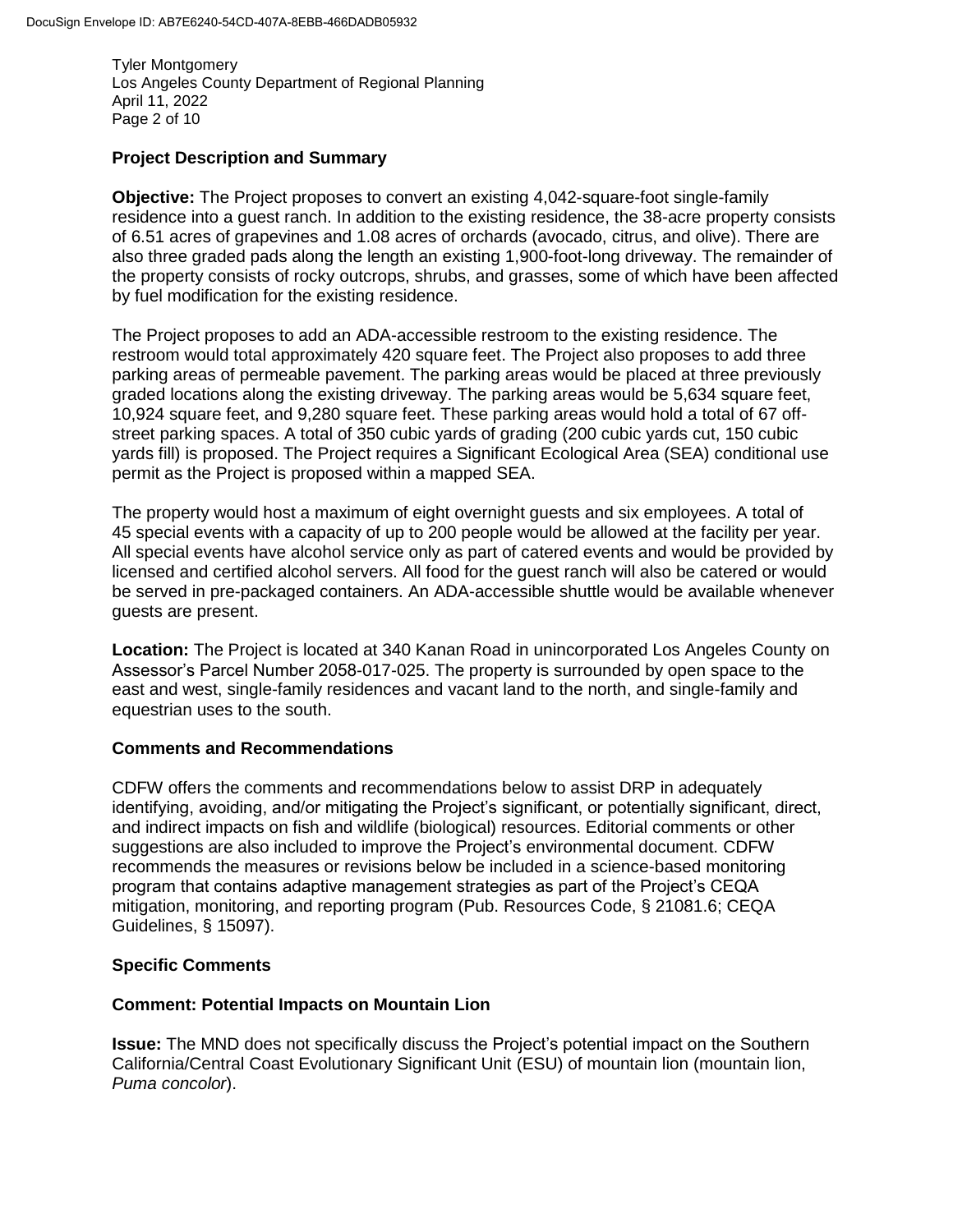Tyler Montgomery Los Angeles County Department of Regional Planning April 11, 2022 Page 3 of 10

**Specific Impacts:** The Project could impact mountain lion through habitat loss and fragmentation, introducing barriers to mountain lion movement, and introducing a new source of nighttime lighting. In addition, the Project could increase the likelihood of mountain lion injuries or mortalities due to human-wildlife conflicts and vehicle strikes.

**Why impacts would occur:** The Project is located within the range of the Southern California/Central Coast ESU of mountain lion. More specifically, the Project is located within the range of the Central Coast South mountain lion population, which includes the Santa Monica Mountains subpopulation. This ESU of mountain lion faces significant and growing threats that puts them at risk of extinction (Center for Biological Diversity 2019). For the Santa Monica Mountains subpopulation, these threats include roads and development, which have resulted in significant habitat loss and habitat fragmentation. As a result, the Santa Monica Mountains subpopulation has become extremely isolated and experience high levels of genetic erosion (Center for Biological Diversity 2019). The Santa Monica Mountains subpopulation has a 99.7% chance of going extinct within 50 years (Center for Biological Diversity 2019). Additional threats to the Santa Monica Mountains subpopulation include vehicle strikes, conflict with humans, and secondary poisoning from rodenticides. Anticoagulant rodenticides have been documented to cause injury or mortality of mountain lions (Center for Biological Diversity 2019). Increased frequency of wildfires is also a threat to the survival of the Southern California/Central Coast ESU of mountain lion (Center for Biological Diversity 2019).

The Project is a development project that could impact mountain lion as a result of habitat loss and habitat fragmentation. Habitat loss and habitat fragmentation could occur as a result of fuel modification. The Project is located in a Very High Fire Hazard Severity Zone. Converting the Project site to an event space with up to 200 people could increase the risk of fire originating from human ignition sources such as fire pits, fireworks, sparklers, sparks from cars or equipment, and improperly disposed cigarette butts. A fire originating from the property could burns natural areas on site and in adjacent natural areas and therefore resulting habitat loss and habitat fragmentation. Fire could also result in injury or mortality of mountain lions. After the Woolsey Fire, the body of mountain lion P-64 was found dead with severely burned paws (Center for Biological Diversity 2019).

The Project would increase human presence. Increased human presence may lead to more wildlife encounters and conflict (Burdett et al. 2010; Wilmers et al. 2013). This could result in more mountain lion depredation kills, which along with vehicle strikes, account for the majority of mountain lion mortalities in the Santa Monica Mountains (Center for Biological Diversity 2019). The Project would also introduce lighting to the Project site. Lighting has an effect on mountain lion behavior and use of a site. Anthropogenic lighting could alter behavior and interactions of mountain lion in both the wildland and wildland-urban interface (Ditmer et al. 2020). Lighting proposed by the Project could affect how mountain lions and mule deer – their preferred prey may move and use the Project site and surrounding natural areas.

**Evidence impacts would be significant:** The mountain lion is a specially protected mammal in the State (Fish and G. Code, § 4800). In addition, on April 21, 2020, the California Fish and Game Commission accepted a petition to list the Southern California/Central Coast ESU of mountain lion as threatened under CESA (CDFW 2020). As a CESA candidate species, the mountain lion is granted full protection of a threatened species under CESA. Take of any endangered, threatened, candidate species that results from the Project is prohibited, except as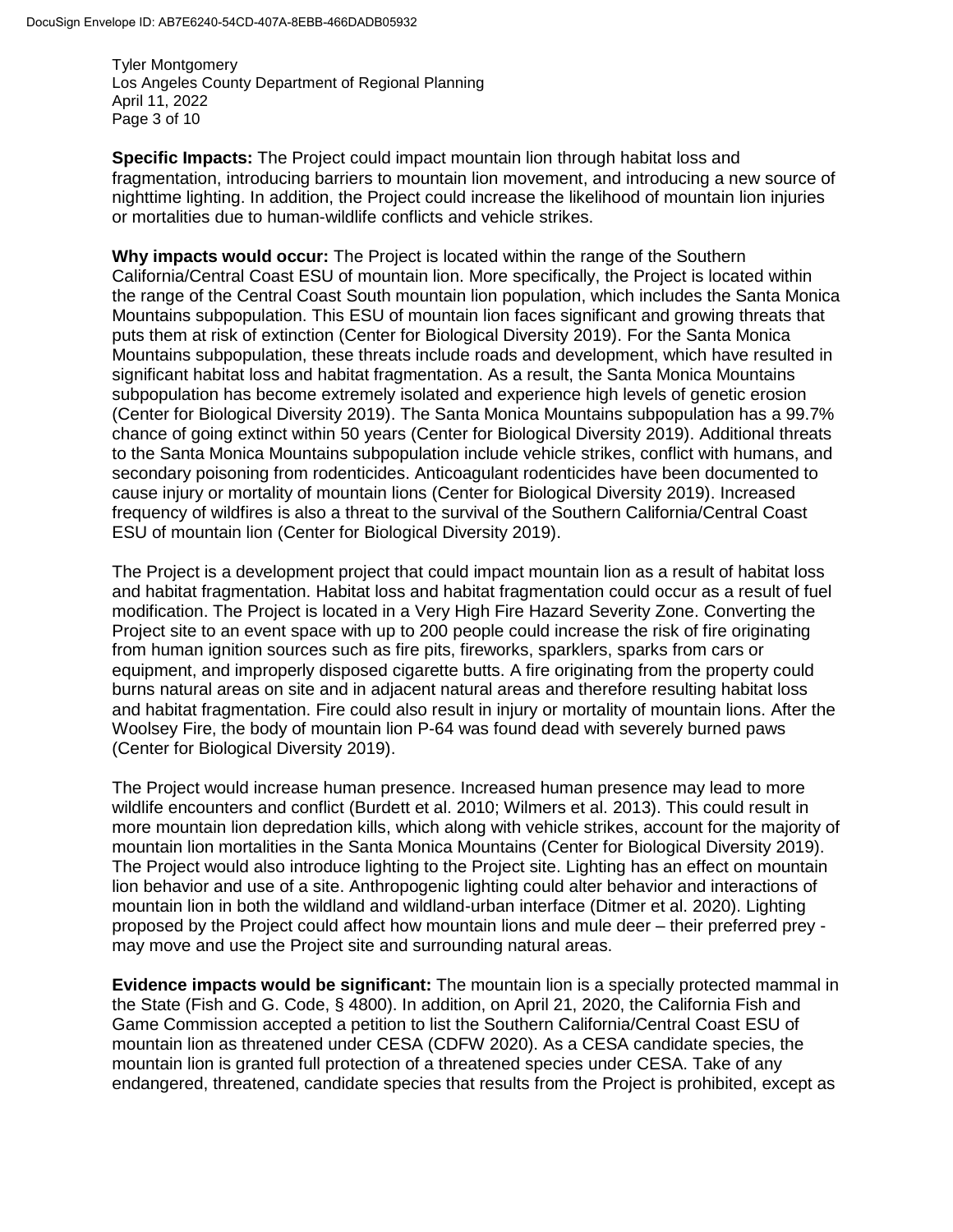Tyler Montgomery Los Angeles County Department of Regional Planning April 11, 2022 Page 4 of 10

authorized by State law (Fish & G. Code, §§ 86, 2062, 2067, 2068, 2080, 2085; Cal. Code Regs., tit. 14, § 786.9).

As to CEQA, the status of mountain lion as a threatened species under CESA qualifies it as an endangered, rare, or threatened species under CEQA (CEQA Guidelines, §15380). The Project's potential impact on all endangered, rare, or threatened species under CEQA should be thoroughly discussed. Without evaluating the Project's potential impact on mountain lion, the Project could have a potentially significant impact on mountain lion not previously identified. The Project could have a substantial adverse direct, indirect, and cumulative effect, either directly or through habitat modifications, on a species identified as a candidate, sensitive, or special-status species by CDFW. This may require a mandatory finding of significance if the Project would substantially reduce the habitat of a fish of wildlife species; cause a fish or wildlife population to drop below self-sustaining levels; threaten to eliminate a plant or animal community; or substantially reduce the number or restrict the range of an endangered, rare, or threatened species (CEQA Guidelines, §15065).

### **Recommended Potentially Feasible Mitigation Measure(s):**

**Recommendation #1:** CDFW appreciates that the Project's CEQA document evaluates the Project's potential impact on wildlife movement. To improve the Project's CEQA document, CDFW recommends for DRP to include a discussion specific to mountain lion given the mountain lion's special status under CESA. CDFW recommends DRP discuss the Project's potential impact on mountain lion from the standpoint of the following impacts:

- 1) Introducing new/additional barriers to dispersal;
- 2) Constraining wildlife corridors and pinch points leading to severed migration;
- 3) Habitat loss, fragmentation, and encroachment;
	- a. Discuss the number or acreage of landscape linkages/landscape blocks within the Project area and adjacent areas. CDFW recommends referencing CDFW's [Natural Landscape Blocks](https://map.dfg.ca.gov/metadata/ds0621.html?5.108.39) dataset (DS 621).
	- b. Discuss the acreage of mountain lion habitat suitability (a proxy for mountain lion permeability and use) within the Project area and adjacent areas. CDFW recommends referencing CDFW's [Mountain Lion Habitat Suitability](https://map.dfg.ca.gov/metadata/ds2916.html?5.108.39) dataset (DS 2916) and [Mountain Lion Predicted Habitat CWHW](https://map.dfg.ca.gov/metadata/ds2616.html?5.108.39) dataset (DS 2616).
	- c. Provide an analysis of current landscape intactness (current level of development) around the Project site, and how the Project may impact habitat connectivity or impede mountain lion movement across the landscape to remaining adjacent habitats.
- 4) Increased human presence, noise, and lighting, as well as introduction of any livestock or animal keeping;
- 5) Increased fire risk; and
- 6) Use of herbicides, pesticides, and rodenticides.

**Recommendation #2:** CDFW recommends the Project's CEQA document provide measures to mitigate the Project's potentially significant effects on mountain lion. The Project's CEQA document should provide a discussion and explanation of the efficacy of proposed mitigation measures.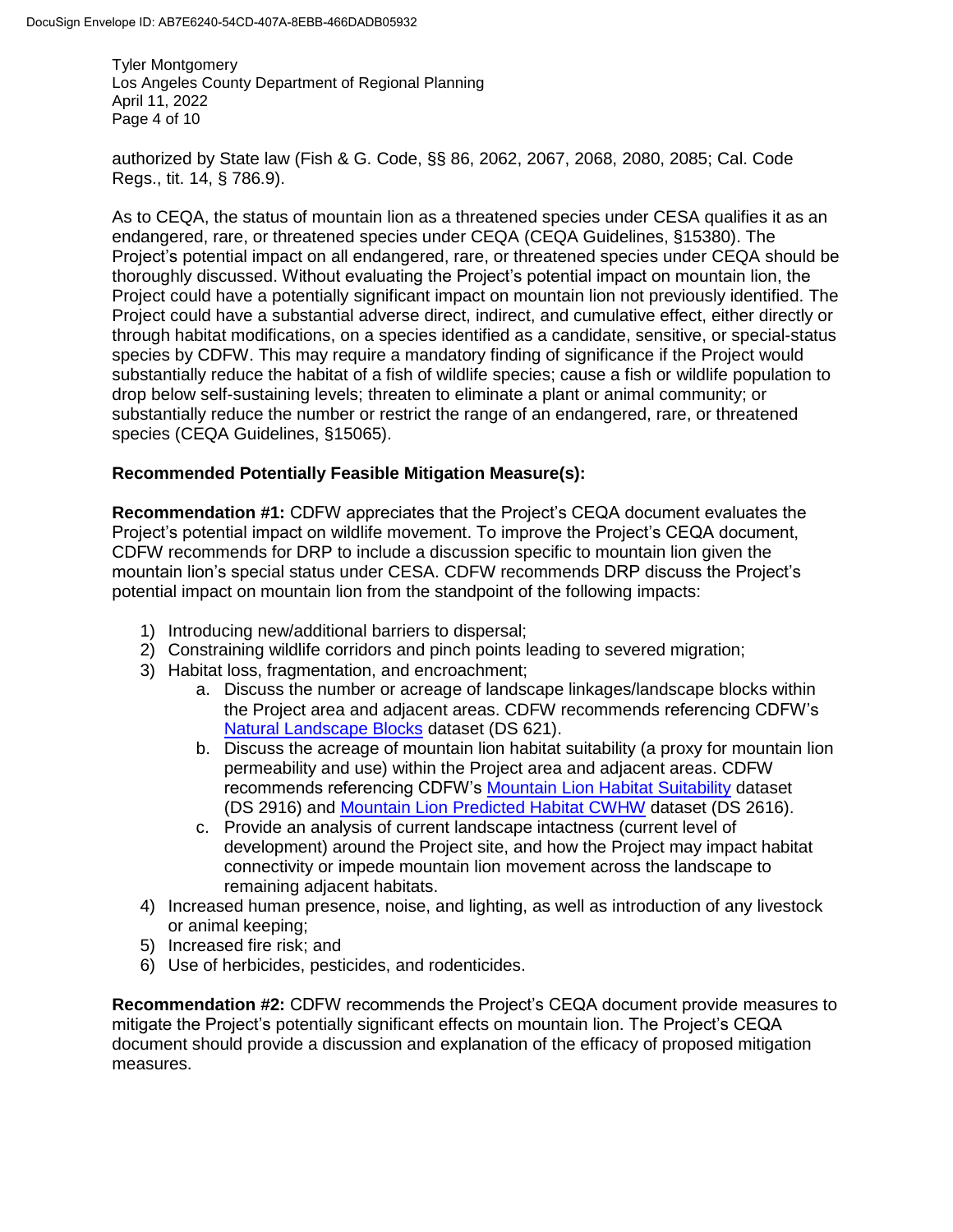Tyler Montgomery Los Angeles County Department of Regional Planning April 11, 2022 Page 5 of 10

**Recommendation #3:** CDFW recommends recirculate the Project's CEQA document to inform the public and state agencies of the Project's effects on mountain lion.

**Recommendation #4:** Revisions to the Fish and Game Code, effective January 1998, may require that CDFW issue a separate CEQA document for the issuance of an Incidental Take Permit for the Project unless the Project's CEQA document addresses all the Project's impact on CESA endangered, threatened, and/or candidate species. The Project's CEQA document should also specify a mitigation monitoring and reporting program that will meet the requirements of an Incidental Take Permit. It is important that the take proposed to be authorized by CDFW's Incidental Take Permit be described in detail in the Project's CEQA document. Also, biological mitigation monitoring and reporting proposals should be of sufficient detail and resolution to satisfy the requirements for an Incidental Take Permit. However, it is worth noting that mitigation for the Project's impact on a CESA endangered, threatened, and/or candidate species proposed in the Project's CEQA document may not necessarily satisfy mitigation required to obtain an Incidental Take Permit.

**Mitigation Measure #1:** If take or adverse impacts to mountain lion cannot be avoided, the Project Applicant should consult with CDFW and obtain appropriate take authorization from CDFW (pursuant to Fish & Game Code, § 2080 et seq). The Project Applicant should comply with the mitigation measures detailed in the take authorization issued by CDFW. The Project Applicant should provide a copy of a fully executed take authorization prior to the issuance of a grading permit and before any ground disturbance and vegetation removal.

**Mitigation Measure #2:** The Project Applicant should offset the loss of mountain lion habitat such that there is no net loss, or at a ratio acceptable to CDFW.

**Mitigation Measure #3:** The Project Applicant should not use any rodenticides and secondgeneration anticoagulant rodenticides on the property<sup>1</sup>. The Project Applicant should inform property managers and contractors that no rodenticides and second-generation anticoagulant rodenticide should be used on site at any time.

### **Additional Recommendations**

**Recommendation #5:** The Project's proposed mitigation measure 4.2 states, "The applicant shall prepare a habitat restoration plan on a separate landscape sheet, approved by DRP prior to final approval, for removal of non-native plant species. Restoration will entail physical removal of non-natives - chiefly African fountaingrass (*Pennisetum setaceum*) - and the sowing of seeds of plant species and wildflowers locally native to the site. Plant species within fuel modification Zone "C" shall require minimal mowing to achieve Fire Department approval […]."

In order for CDFW to review the Project and Project's CEQA documents completely, the Project's CEQA document should provide figures and/or maps depicting where restoration would occur and where each of the fuel modification zones are located.

**Recommendation #6:** CEQA requires that information developed in environmental impact reports and negative declarations be incorporated into a database [i.e., CNDDB] which may be used to make subsequent or supplemental environmental determinations [Pub. Resources

 $\overline{a}$ <sup>1</sup> [Assembly Bill 1788](https://leginfo.legislature.ca.gov/faces/billTextClient.xhtml?bill_id=201920200AB1788) prohibits the use of any second-generation anticoagulant rodenticides.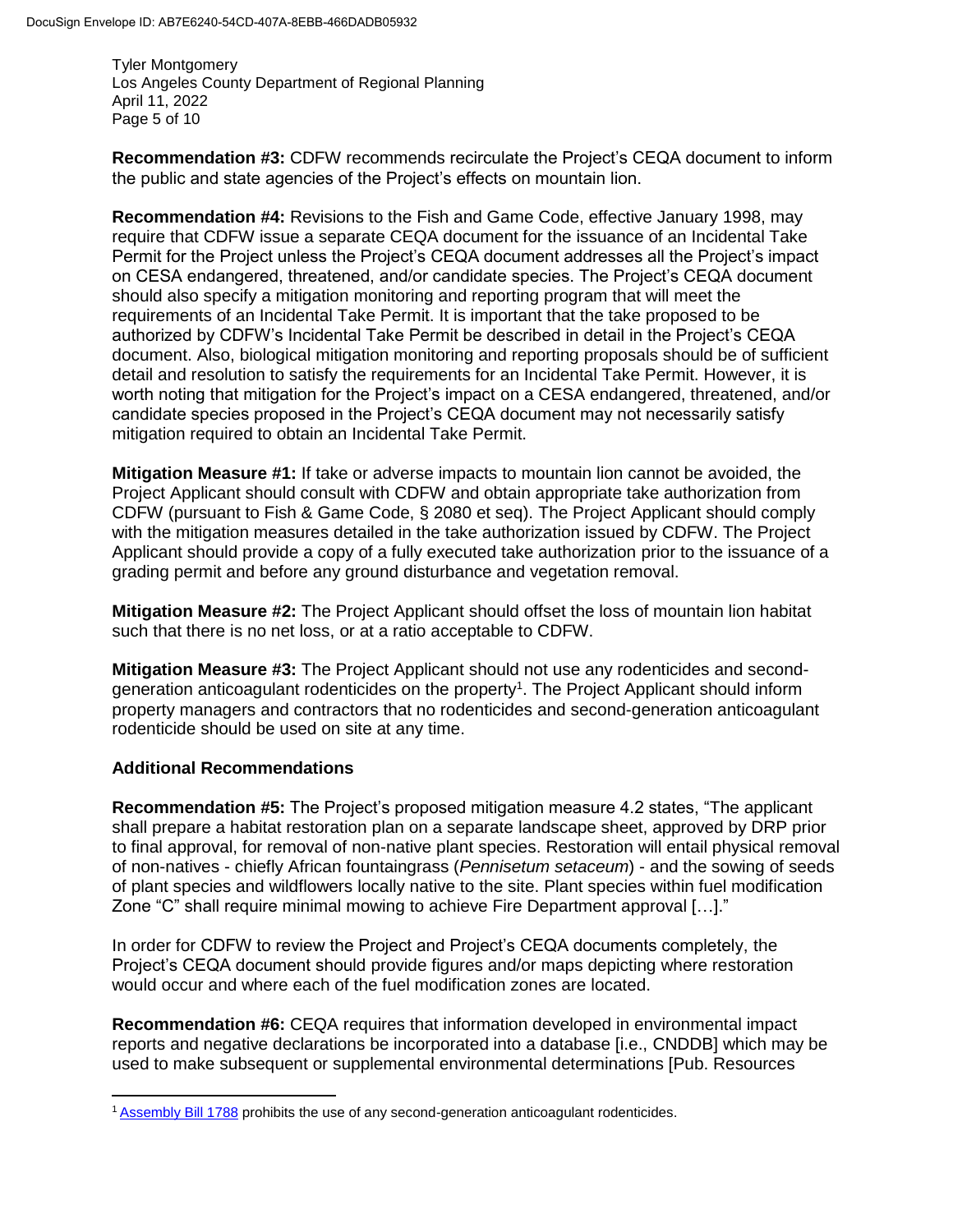Tyler Montgomery Los Angeles County Department of Regional Planning April 11, 2022 Page 6 of 10

Code, § 21003, subd. (e)]. Information on special status species should be submitted to the CNDDB by completing and submitting [CNDDB Field Survey Forms](https://wildlife.ca.gov/Data/CNDDB/Submitting-Data) (CDFW 2022a). Information on special status native plant populations and sensitive natural communities, the [Combined](https://wildlife.ca.gov/Data/VegCAMP/Natural-Communities/Submit)  [Rapid Assessment and Relevé](https://wildlife.ca.gov/Data/VegCAMP/Natural-Communities/Submit) Form should be completed and submitted to CDFW's Vegetation Classification and Mapping Program (CDFW 2021b).

**Recommendation #7:** CDFW recommends DRP update the Project's proposed Biological Resources Mitigation Measures and condition the environmental document to include mitigation measures recommended in this letter. CDFW provides comments to assist DRP in developing mitigation measures that are specific, detailed (i.e., responsible party, timing, specific actions, location), and clear for a measure to be fully enforceable and implemented successfully via a mitigation monitoring and/or reporting program (CEQA Guidelines, § 15097; Pub. Resources Code, § 21081.6). DRP is welcome to coordinate with CDFW to further review and refine the Project's mitigation measures. Per Public Resources Code section 21081.6(a)(1), CDFW has provided DRP with a summary of our suggested mitigation measures and recommendations in the form of an attached Draft Mitigation and Monitoring Reporting Plan (MMRP; Attachment A).

### **Filing Fees**

The Project, as proposed, would have an impact on fish and/or wildlife, and assessment of filing fees is necessary. Fees are payable upon filing of the Notice of Determination by the Los Angeles County Department of Regional Planning and serve to help defray the cost of environmental review by CDFW. Payment of the fee is required for the underlying Project approval to be operative, vested, and final (Cal. Code Regs., tit. 14, § 753.5; Fish & G. Code, § 711.4; Pub. Resources Code, § 21089).

#### **Conclusion**

We appreciate the opportunity to comment on the Project to assist the Los Angeles County Department of Regional Planning in adequately analyzing and minimizing/mitigating impacts to biological resources. CDFW requests an opportunity to review and comment on any response that the Los Angeles County Department of Regional Planning has to our comments and to receive notification of any forthcoming hearing date(s) for the Project [CEQA Guidelines, § 15073(e)]. If you have any questions or comments regarding this letter, please contact Ruby Kwan-Davis, Senior Environmental Scientist (Specialist), at [Ruby.Kwan-Davis@wildlife.ca.gov](mailto:Ruby.Kwan-Davis@wildlife.ca.gov) or (562) 619-2230.

Sincerely,

-DocuSigned by: Steve Gibson

 $-614D9A782D93439...$ Steve Gibson signing for

Erinn Wilson-Olgin Environmental Program Manager I South Coast Region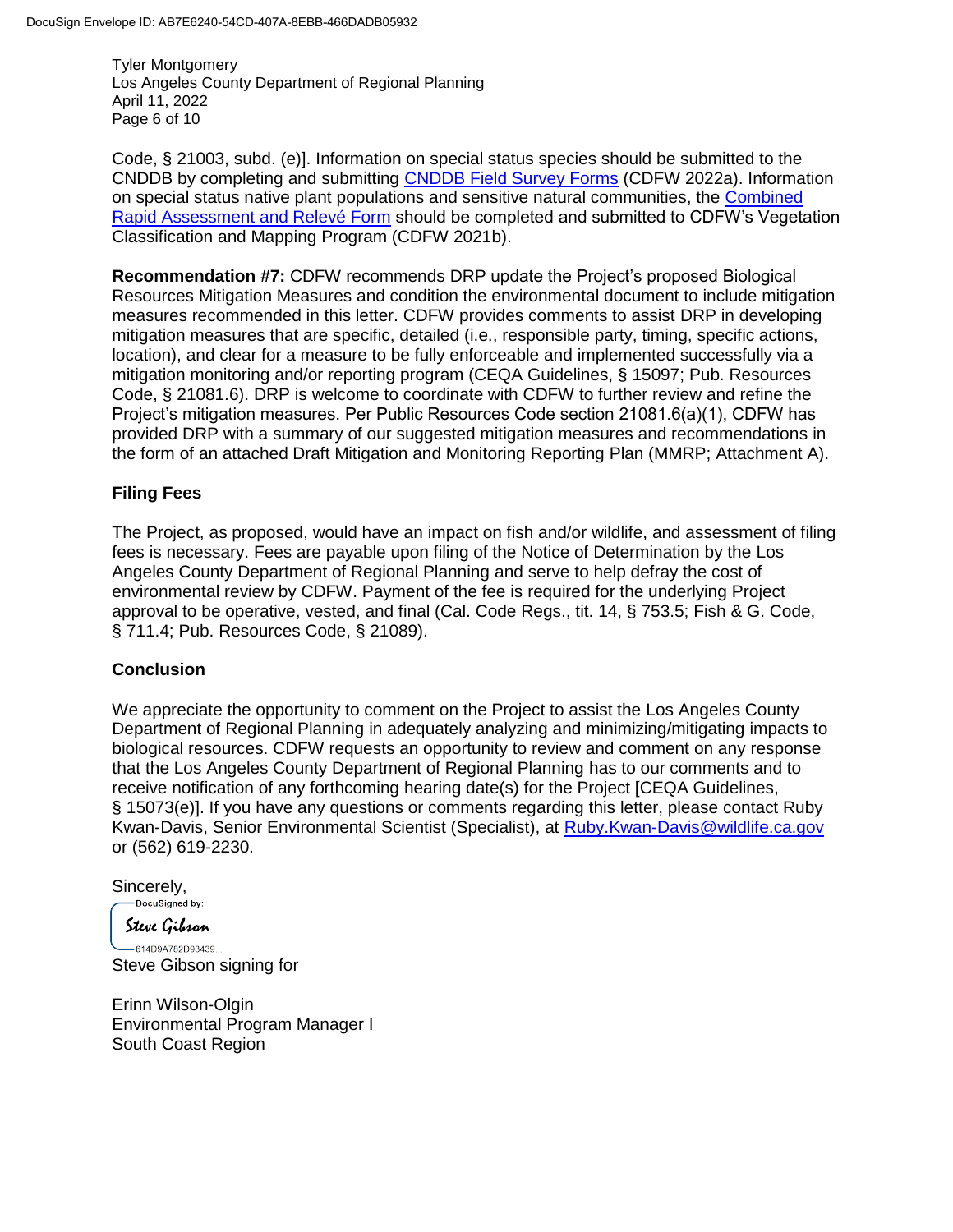Tyler Montgomery Los Angeles County Department of Regional Planning April 11, 2022 Page 7 of 10

#### ec: CDFW

Erinn Wilson-Olgin, Los Alamitos – [Erinn.Wilson-Olgin@wildlife.ca.gov](mailto:Erinn.Wilson-Olgin@wildlife.ca.gov) Victoria Tang, Los Alamitos – [Victoria.Tang@wildlife.ca.gov](mailto:Victoria.Tang@wildlife.ca.gov) Ruby Kwan-Davis, Los Alamitos – [Ruby.Kwan-Davis@wildlife.ca.gov](mailto:Ruby.Kwan-Davis@wildlife.ca.gov) Felicia Silva, Los Alamitos – [Felicia.Silva@wildlife.ca.gov](mailto:Felicia.Silva@wildlife.ca.gov) Julisa Portugal, Los Alamitos - [Julisa.Portugal@wildlife.ca.gov](mailto:Julisa.Portugal@wildlife.ca.gov) Cindy Hailey, San Diego – [Cindy.Hailey@wildlife.ca.gov](mailto:Cindy.Hailey@wildlife.ca.gov) CEQA Program Coordinator, Sacramento – [CEQACommentLetters@wildlife.ca.gov](mailto:CEQACommentLetters@wildlife.ca.gov)  State Clearinghouse, Office of Planning and Research – State. Clearinghouse @opr.ca.gov

## **References:**

- Burdett, C. L., Crooks, K.R., Theobald, D.M., Wilson, K.R., Boydston, E.E., Lyren, L.M., Fisher, R.N., Vickers, T.W., Morrison, S.A., and W.M. Boyce. (2010). Interfacing models of wildlife habitat and human development to predict the future distribution of puma habitat. *Ecosphere, 1(1)*:art4. doi:10.1890/ES10-00005.1
- [CDFWa] California Department of Fish and Wildlife. (2022). Submitting Data to the CNDDB. Available from:<https://wildlife.ca.gov/Data/CNDDB/Submitting-Data>
- [CDFWb] California Department of Fish and Wildlife (2022). Natural Communities Submitting Information. Available from: [https://wildlife.ca.gov/Data/VegCAMP/Natural-](https://wildlife.ca.gov/Data/VegCAMP/Natural-Communities/Submit)[Communities/Submit](https://wildlife.ca.gov/Data/VegCAMP/Natural-Communities/Submit)
- [CDFW] California Department of Fish and Wildlife (2020). Notice of Findings Mountain Lion ESU declared a candidate species. Available from: <https://nrm.dfg.ca.gov/FileHandler.ashx?DocumentID=178623&inline>
- [Center for Biological Diversity] Center for Biological Diversity and the Mountain Lion Foundation. 2019. A Petition to List the Southern California/Central Coast Evolutionarily Significant Unit (ESU) of Mountain Lions as Threatened under the California Endangered Species Act (CESA). Available from:<https://fgc.ca.gov/CESA#ml>
- Ditmer, M.A., Stoner, D.C., Francis, C.D., Barber, J.R., Forester, J.D., Choate, D.M., Ironside, K.E., Longshore, K.M., Hersey K.R., Larsen, R.T., McMillan, B.R., Olson, D.D., Andreasen, A.M., Beckmann, J.P., Holton, P.B., Messmer, T.A., and Cater, N.H. (2020). Artificial nightlight alters the predator-prey dynamics of an apex carnivore. *Ecography, 43*: 1-13. http://dx.doi.org/10.1111/ecog.05251
- Wilmers, C.C., Wang, Y., Nickel, B., Houghtaling, P., Shakeri, Y., Allen, M.L., Kermish-Wells, J., Yovovich, V., and T. Williams. (2013). Scale Dependent Behavioral Responses to Human Development by a Large Predator, the Puma. *PLoS ONE, 8(4)*: e60590. doi:10.1371/journal.pone.0060590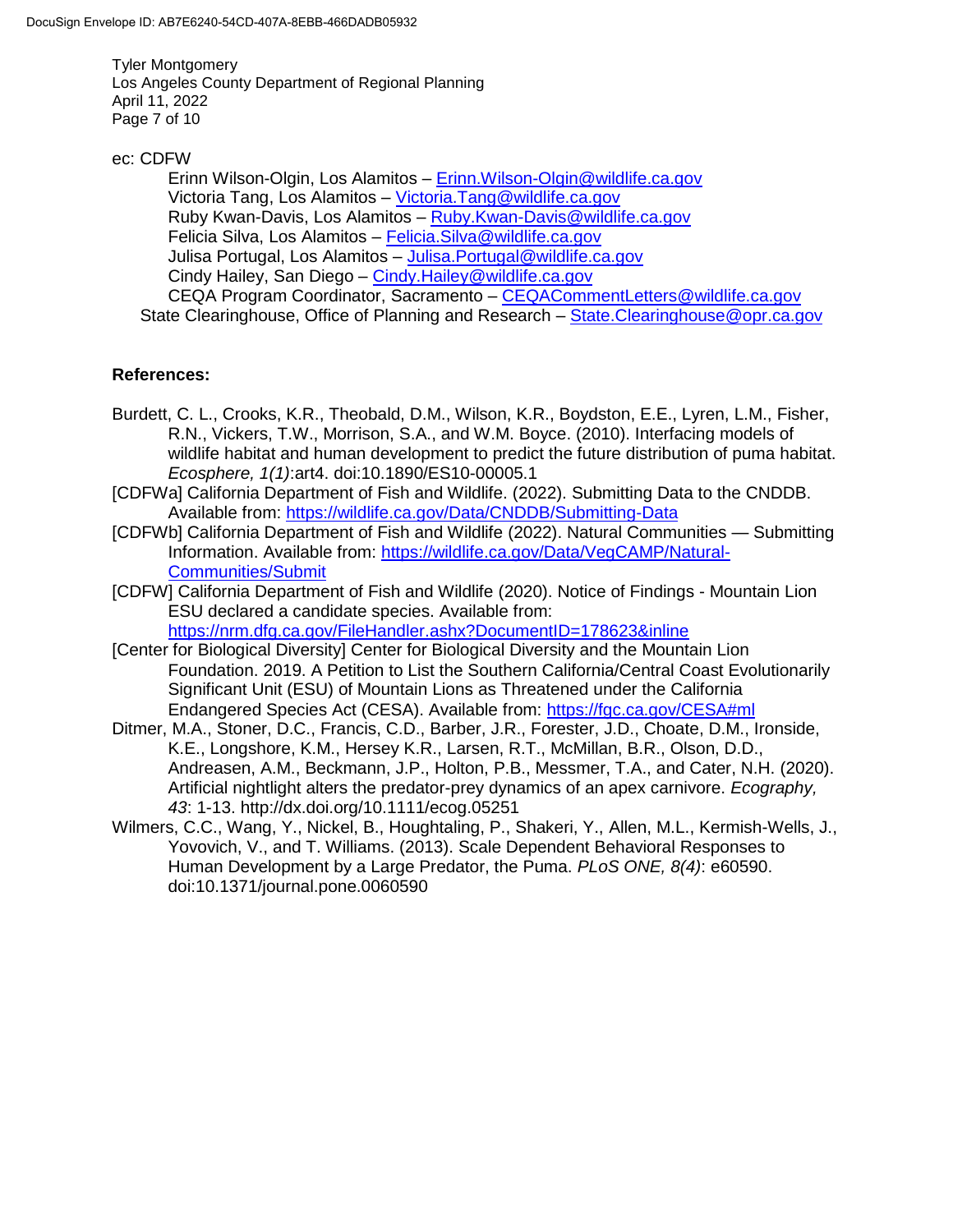

State of California – Natural Resources Agency *GAVIN NEWSOM, Governor* DEPARTMENT OF FISH AND WILDLIFE *CHARLTON H. BONHAM, Director*  South Coast Region 3883 Ruffin Road San Diego, CA 92123 (858) 467-4201 [www.wildlife.ca.gov](http://www.wildlife.ca.gov/)



# **Attachment A: Draft Mitigation and Monitoring Reporting Plan**

| <b>Biological Resources (BIO)</b>               |                                                                                                                                                                                                                                                                                                                                                                                                                                                                                                                                                                                                                                                                                                                                                                                                                                                                                                                                                                                                                                                                                                                                                                                                                                                                                                                                        |                                                   |                                                                      |  |  |  |
|-------------------------------------------------|----------------------------------------------------------------------------------------------------------------------------------------------------------------------------------------------------------------------------------------------------------------------------------------------------------------------------------------------------------------------------------------------------------------------------------------------------------------------------------------------------------------------------------------------------------------------------------------------------------------------------------------------------------------------------------------------------------------------------------------------------------------------------------------------------------------------------------------------------------------------------------------------------------------------------------------------------------------------------------------------------------------------------------------------------------------------------------------------------------------------------------------------------------------------------------------------------------------------------------------------------------------------------------------------------------------------------------------|---------------------------------------------------|----------------------------------------------------------------------|--|--|--|
| Mitigation Measure (MM) or Recommendation (REC) |                                                                                                                                                                                                                                                                                                                                                                                                                                                                                                                                                                                                                                                                                                                                                                                                                                                                                                                                                                                                                                                                                                                                                                                                                                                                                                                                        | <b>Timing</b>                                     | <b>Responsible</b><br>Party                                          |  |  |  |
| <b>REC-1-Impacts</b><br>on Mountain<br>Lion     | DRP should discuss the Project's potential impact on mountain lion<br>from the standpoint of the following impacts:<br>Introducing new/additional barriers to dispersal;<br>$\left( \begin{matrix} 1 \end{matrix} \right)$<br>Constraining wildlife corridors and pinch points leading to<br>(2)<br>severed migration;<br>3) Habitat loss, fragmentation, and encroachment;<br>a. Discuss the number or acreage of landscape<br>linkages/landscape blocks within the Project area<br>and adjacent areas. CDFW recommends<br>referencing CDFW's Natural Landscape Blocks<br>dataset (DS 621).<br>b. Discuss the acreage of mountain lion habitat<br>suitability (a proxy for mountain lion permeability<br>and use) within the Project area and adjacent areas.<br>CDFW recommends referencing CDFW's Mountain<br>Lion Habitat Suitability dataset (DS 2916) and<br><b>Mountain Lion Predicted Habitat CWHW dataset</b><br>(DS 2616).<br>c. Provide an analysis of current landscape intactness<br>(current level of development) around the Project<br>site, and how the Project may impact habitat<br>connectivity or impede mountain lion movement<br>across the landscape to remaining adjacent<br>habitats.<br>Increased human presence, noise, and lighting, as well as<br>4)<br>introduction of any livestock or animal keeping; | Prior to<br>finalizing<br><b>CEQA</b><br>document | Los Angeles<br>County<br>Department of<br>Regional<br>Planning (DRP) |  |  |  |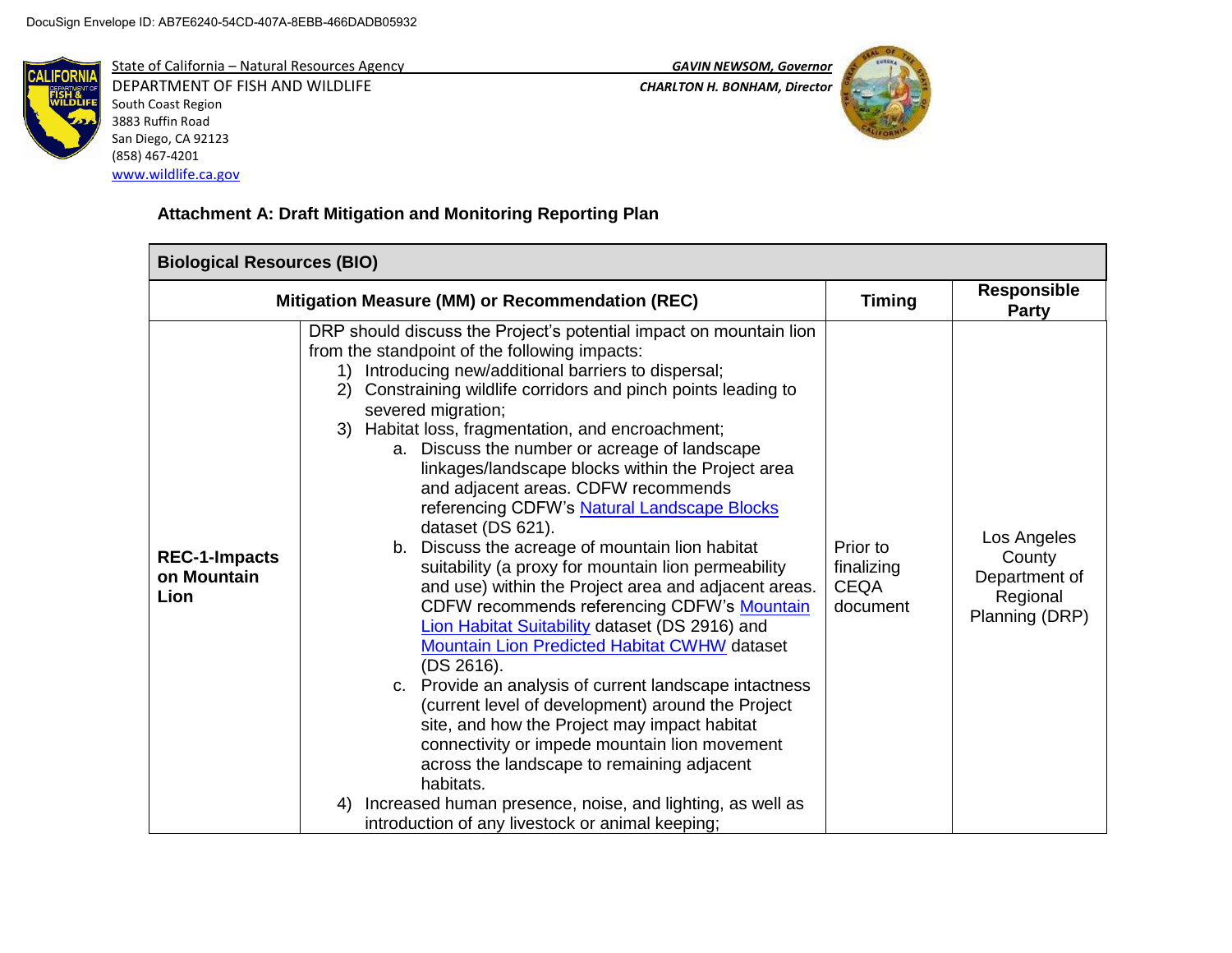Tyler Montgomery Los Angeles County Department of Regional Planning April 11, 2022 Page 9 of 10

|                                                                                                                                       | 5) Increased fire risk; and<br>6) Use of herbicides, pesticides, and rodenticides.                                                                                                                                                                                                                                                                                                                                                                                                                                                                                                                                                    |                                                      |            |
|---------------------------------------------------------------------------------------------------------------------------------------|---------------------------------------------------------------------------------------------------------------------------------------------------------------------------------------------------------------------------------------------------------------------------------------------------------------------------------------------------------------------------------------------------------------------------------------------------------------------------------------------------------------------------------------------------------------------------------------------------------------------------------------|------------------------------------------------------|------------|
| <b>REC-2-</b><br><b>Mitigation</b><br><b>Measures for</b><br><b>Mountain Lion</b>                                                     | The Project's CEQA document should provide measures to<br>mitigate the Project's potentially significant effects on mountain<br>lion. The Project's CEQA document should provide a discussion<br>and explanation of the efficacy of proposed mitigation measures.                                                                                                                                                                                                                                                                                                                                                                     | $P$ rior to<br>finalizing<br><b>CEQA</b><br>document | <b>DRP</b> |
| <b>REC-3-</b><br><b>Recirculate</b><br><b>CEQA</b><br><b>Document</b>                                                                 | The Project's CEQA document should be recirculated in order to<br>inform the public and state agencies of the Project's effects on<br>mountain lion.                                                                                                                                                                                                                                                                                                                                                                                                                                                                                  | Prior to<br>finalizing<br><b>CEQA</b><br>document    | <b>DRP</b> |
| <b>REC-4-CESA</b><br><b>ITP</b>                                                                                                       | The Project's CEQA document should address all the Project's<br>impact on CESA endangered, threatened, and/or candidate<br>species. The Project's CEQA document should also specify a<br>mitigation monitoring and reporting program that will meet the<br>requirements of an Incidental Take Permit. The take proposed to<br>be authorized by CDFW's Incidental Take Permit should be<br>described in detail in the Project's CEQA document. Also,<br>biological mitigation monitoring and reporting proposals should be<br>of sufficient detail and resolution to satisfy the requirements for an<br><b>Incidental Take Permit.</b> | Prior to<br>finalizing<br><b>CEQA</b><br>document    | <b>DRP</b> |
| <b>REC-5-</b><br><b>Restoration</b><br>Plan                                                                                           | The Project's CEQA document should provide figures and/or maps<br>depicting where restoration would occur and where each of the fuel<br>modification zones are located.                                                                                                                                                                                                                                                                                                                                                                                                                                                               | Prior to<br>finalizing<br><b>CEQA</b><br>document    | <b>DRP</b> |
| <b>REC-6-</b><br><b>Submitting Data</b><br>for Sensitive<br>and Special<br><b>Status Species</b><br>and Natural<br><b>Communities</b> | Information on special status species should be submitted to the<br>CNDDB by completing and submitting CNDDB Field Survey<br>Forms. Information on special status native plant populations and<br>sensitive natural communities, the Combined Rapid Assessment<br>and Relevé Form should be completed and submitted to CDFW's<br>Vegetation Classification and Mapping Program.                                                                                                                                                                                                                                                       | Prior to<br>finalizing<br><b>CEQA</b><br>document    | <b>DRP</b> |
| <b>REC-7-</b><br><b>Mitigation and</b>                                                                                                | The City should update the Project's proposed Biological<br>Resources Mitigation Measures and condition the environmental                                                                                                                                                                                                                                                                                                                                                                                                                                                                                                             | Prior to<br>finalizing                               | <b>DRP</b> |